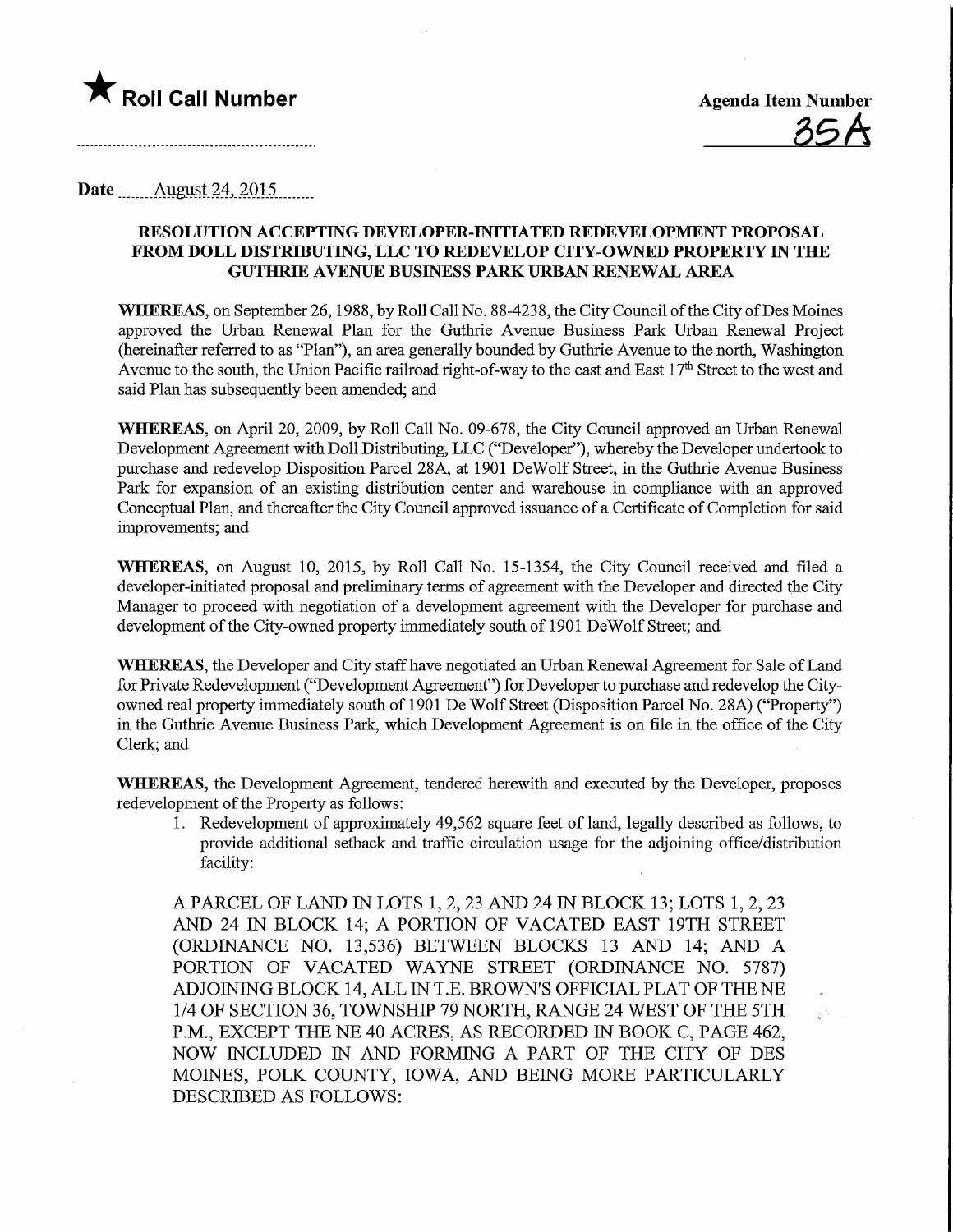

g6A

Date ........August.24,.2015.

-2-

BEGINNING AT THE SOUTHWEST CORNER OF LOT 24 OF SAID BLOCK 13; THENCE N00° 11'38"W ALONG THE WESTERLY LINE OF SAID BLOCK 13, A DISTANCE OF 90.10 FEET TO THE SOUTHWEST CORNER OF PARCEL "A", AS DESCRIBED IN SPECIAL WARRANTY DEED RECORDED IN BOOK 13160, PAGE 127; THENCE N89°59'26"E, ALONG THE SOUTHERLY LINE OF SAID PARCEL "A", 540.66 FEET TO THE SOUTHEAST CORNER OF SAID PARCEL "A", ALSO BEING A POINT ON THE MOST EASTERLY LINE OF A TRACT OF LAND DESCRIBED IN QUIT CLAIM DEED RECORDED IN BOOK 5664, PAGE 108; THENCE S01°15'11"E, ALONG THE SAID EASTERLY LINE, 87.76 FEET TO A POINT ON THE EASTERLY EXTENSION OF THE NORTHERLY LINE OF VACATED JEFFERSON AVENUE; THENCE S89°44'31"W, ALONG SAID NORTHERLY LINE, 542.28 FEET TO THE POINT OF BEGINNING. SAID PARCEL CONTAINS 48,148 SQUARE FEET (1.11 ACRES) MORE OR LESS; and

WHEREAS, said Development Agreement provides that the Developer will purchase the Property for the Purchase Price of \$66,908.70, subject to closing credits, if applicable, in the amount of (a) \$3,000 for the cost of surveying the Property to be incurred by Developer, (b) the lowest of three bids estimating the cost of removing and properly disposing of and/or remediatmg the soil stockpile located upon Property to be incurred by Developer, and (c) fifty percent of the cost for title insurance issued on the Property; and

WHEREAS, the proposed development of the Property furthers the objectives of the Plan to preserve and create an environment which will protect the health, safety and general welfare of City residents and maintain taxable values within the Urban Renewal Project Area, to encourage the development of new commercial improvements and to encourage the coordinated development of parcels and streets to achieve efficient building design and redevelopment and to promote new job opportunities for City residents; and

WHEREAS, City believes that the redevelopment of the Property pursuant to the proposed Development Agreement, and the fulfillment generally of the proposed Development Agreement, are in the vital and best interests of City and the health, safety, morals, and welfare of its residents, and in accord with the public purposes and provisions of the applicable state and local laws and requirements under which the project has been undertaken; and

WHEREAS, the Developer's proposal meets the Minimum Development Requirements of the City for such development and appears to be comprehensive in form and content as evaluated by City staff; and

WHEREAS, prior to hearing on the sale and Development Agreement, Developer will submit a good faith deposit m the amount of \$6,690.87 for the Property; and

WHEREAS, it is necessary and appropriate that the City Council take certain actions in accordance with Iowa Code Section 403.8 with respect to the Property in order to accept the proposal for the development of the Property and give fall and fair opportunity for other potential developers to submit a proposal for the development of the Property; and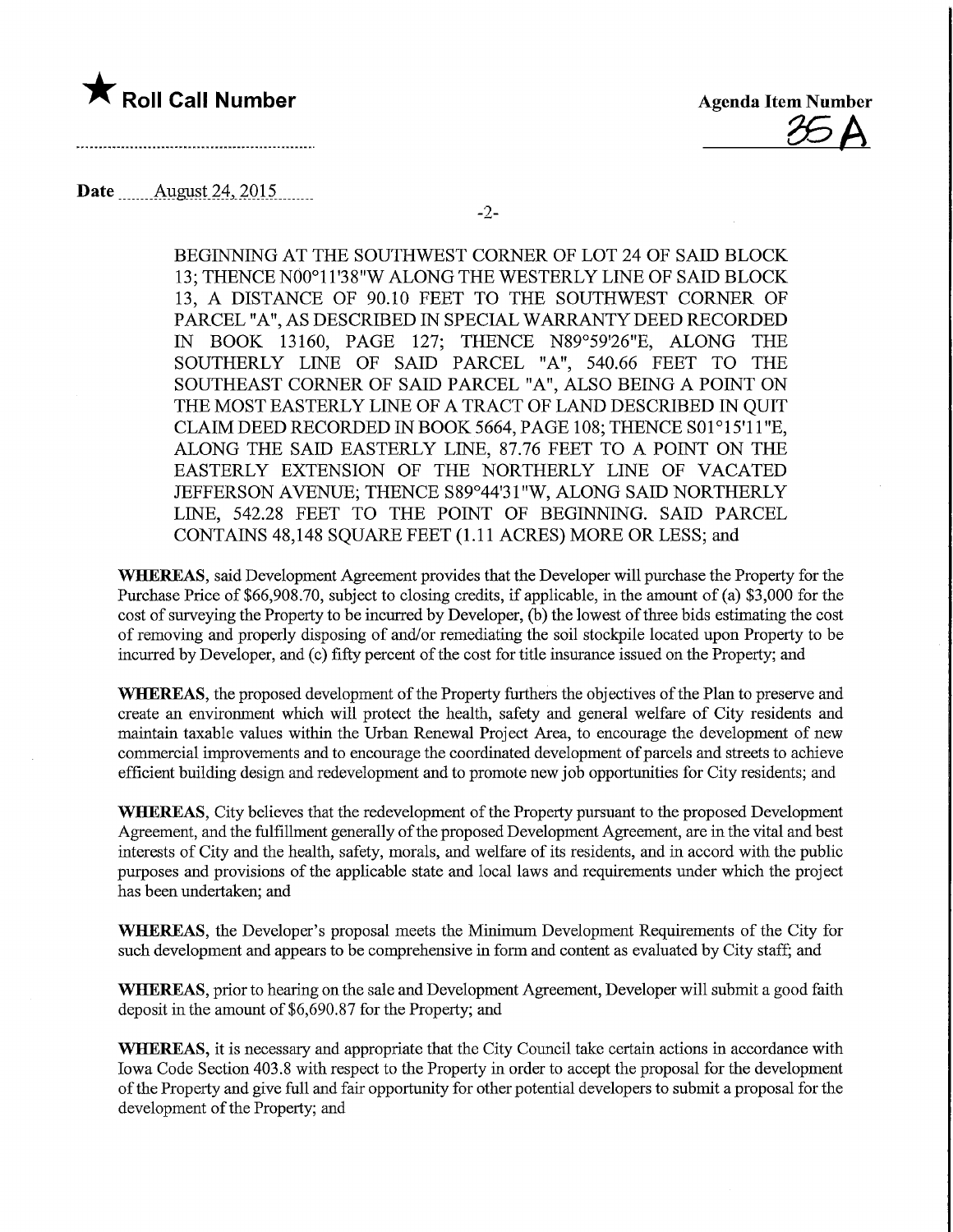

<u>36 A</u>

Date ........Augyst.24,.2015.

-3-

WHEREAS, City staff has prepared Minimum Development Requirements, on file in the office of the City Clerk, for determining qualified development proposals and selecting a development proposal; and

WHEREAS, the City Council believes that the acceptance of the Developer's proposal and the Development Agreement to develop the Property and the advertisement for competing development proposals is in the best interests of the City of Des Moines, Iowa.

NOW THEREFORE, BE IT RESOLVED, by the City Council of the City of Des Moines, Iowa, as follows:

- 1. The Developer's proposal, which includes the terms set forth in Council Communication No. 15- 433, received and filed on August 10, 2015 by Roll Call No. 15-1354, and further includes the proposed Development Agreement executed by the Developer for development of the Property (hereinafter collectively "Proposal"), be and is hereby accepted and approved as to fonn for the purposes hereinafter stated.
- 2. For the purposes of defining the competitive bid process for purchase and development of the Property, said Proposal of Developer shall be deemed to be and to illustrate the minimum proposal acceptable to the City of Des Moines in terms of: general form of proposal and data required for competing proposals; Property description; purchase price, good faith deposit, time for commencement and completion of improvements; time permitted for conceptual plan submission and review; development requirements for improvements; construction plans and certificate of completion; urban renewal covenants; remedies and all miscellaneous provisions.
- 3. The Minimum Development Requirements on file in the office of the City Clerk are determined to meet the objectives and requirements of the Plan, as amended, and are hereby approved and adopted for use in the competitive bid process.
- 4. Competing proposals to the Developer's Proposal shall:
	- A. Provide a detailed description of the proposed development that shall indicate satisfaction of the Minimum Development Requirements.
	- B. Devise a proposed method and sources of financing which must be adequate to assure financing of the development in a timely manner.
	- C. Provide a good faith deposit in the amount of \$6,690.87 for the Property, in acceptable form to the City of Des Moines.
- 5. It is hereby determined that the Developer possesses the qualifications and financial resources necessary to purchase and develop the Property in the manner stated in its Proposal and the proposed Development Agreement in accordance with the Plan.
- 6. It is hereby determined that the purchase price for the Property of \$66,908.70, to be paid by the Developer, meets the fair market value thereof for uses in accordance with the Plan and shall be the established minimum sales price for the competitive bid process, taking into account the restrictions upon the Property and the terms, covenants, conditions and obligations assumed by the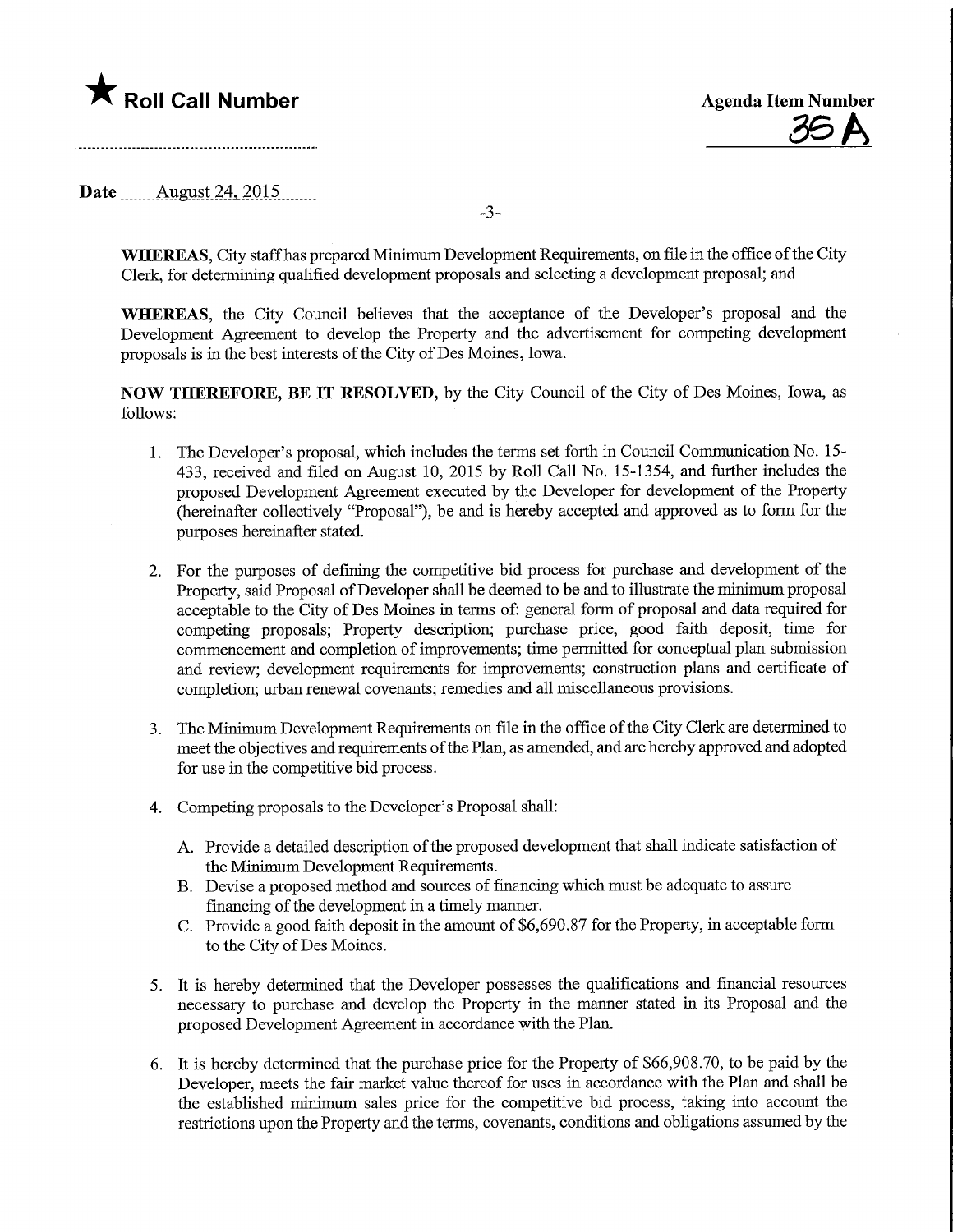# **The Roll Call Number Agents Container Agents Item Number**

26A

### Date .\_....\_\_Aygust.24,.2Q15.

-4-

Developer for construction of the improvements on the Property in accordance with the terms of the proposed Development Agreement.

- 7. The City Clerk shall retain for public examination the Proposal and proposed Development Agreement executed by the Developer and in the event of no timely qualified competing proposals, the City Clerk and staff shall submit the same to this Council for formal consideration, approval and execution at a public hearing at 5:00 p.m. in the City Council Chambers during the regular City Council meeting of September 28, 2015.
- 8. The City Clerk shall be authorized to promptly publish the attached notice of the competitive bid process and the City's intent to accept the Developer's Proposal and to enter into the proposed Development Agreement if no competing proposals are received.
- 9. This resolution, the Proposal and proposed Development Agreement shall be on file at the office of the City Clerk, City Hall, 400 Robert D. Ray Drive, Des Moines, Iowa.
- 10. Approval and acceptance of the Developer's Proposal is conditioned upon there being no better proposal submitted by a competitor for the development of the Property within the period hereinafter stated.
- 11. This competitive bid process, conducted m accordance with the terms of this resolution, is hereby determined to comply with the provisions of Iowa Code Section 403.8(2), requiring "reasonable competitive bidding procedures" for the sale of the Property and this competitive bid process is hereby determined to be the appropriate method for making the Property available for development in accordance with the Plan.
- 12. The submittal of proposals and statements by competmg developers, including the form of Development Agreement executed by competing developers, shall be in substantial conformance with the provisions of this resolution.
- 13. All inquiries regarding the terms and conditions of this competitive bid process must be submitted in writing to the Office of Economic Development, City Hall, 400 Robert D. Ray Drive, Des Moines, Iowa, 50309. All responses to inquiries shall be made in writing and will be kept on file at the Office of the City Clerk, City Hall, and the Office of Economic Development, City Hall. No written inquiries shall be accepted after 5:00 p.m. on September 14, 2015.
- 14. Written competing proposals for the purchase and development of the Property must be received inthe Office of Economic Development on or before 1:00 p.m., September 23,2015. Said proposals shall be received in the Office of Economic Development located in City Hall, 400 Robert D. Ray Drive, Des Moines, Iowa. Each proposal will then be submitted to City Council at the public hearing on September 28, 2015.
- 15. The Office of Economic Development staff is directed to receive competing proposals for the purchase and development of the Property and prepare a report on each competing proposal for the City Council, regarding the following, to wit: